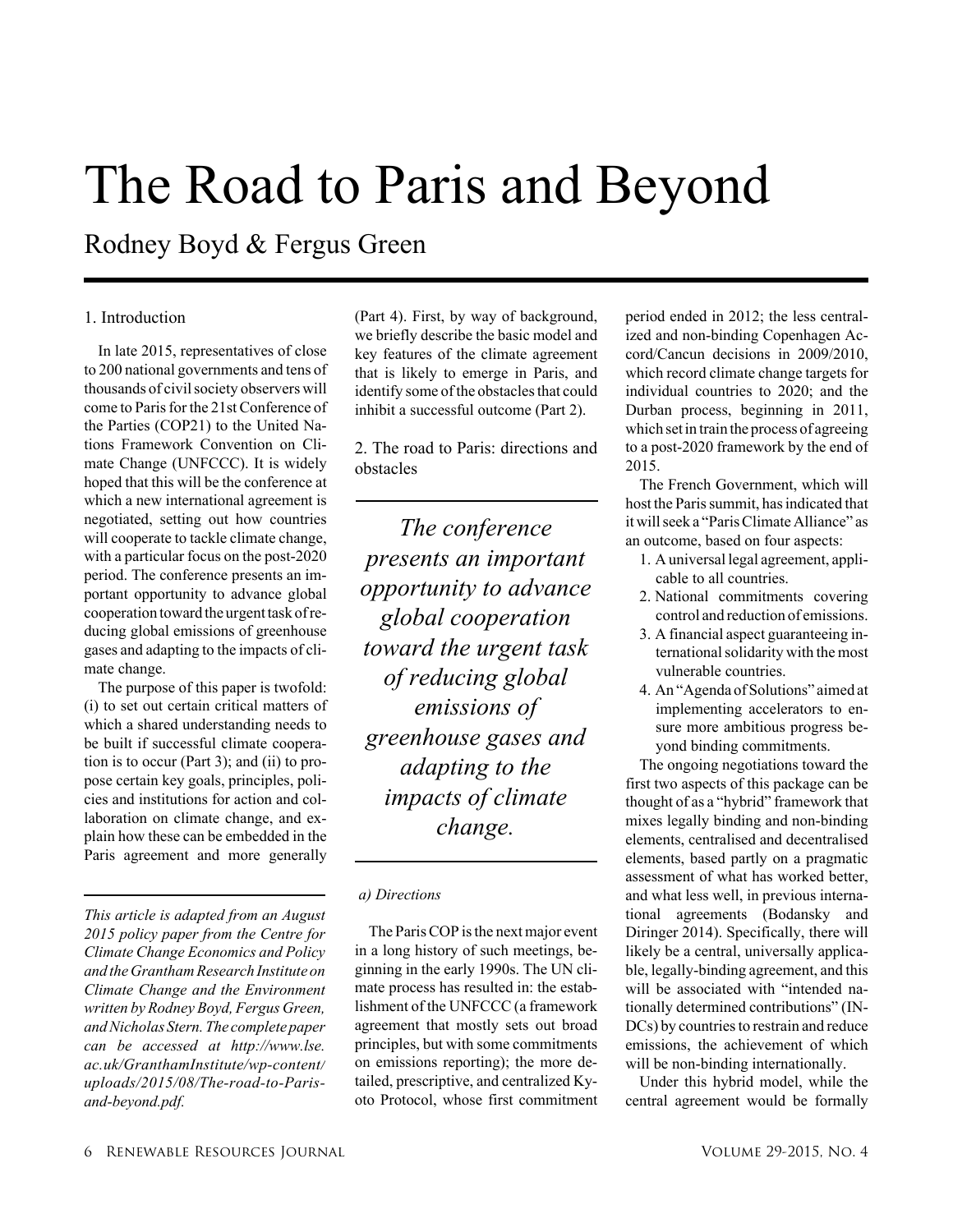legally binding, the provisions within it relating to the key issue of greenhouse gas emissions control and reduction would merely be obligations of process/ conduct, obliging participating parties to,for example,*submit*, and *record* a nationally-determined emissions reduction commitment—typically a quantified target—and perhaps also to *adopt* and *implement policies and measures* with a view to achieving their quantified commitment. <sup>1</sup> But the substance of those commitments will be "nationally determined," and the agreement is not likely to contain an internationally legally binding obligation on parties to *achieve* their quantified commitment *per se*. 2

While many think that a superior outcome would be a more centralised regime, entailing legally-binding and enforceable obligations to achieve an internationally-negotiated domestic target, this is not necessarily the case, all things considered (IPCC 2014, ch 13; Green 2014). Participation in international processes and agreements is voluntary on the part of states, and different countries have different motivations and capacities for such participation. In current circumstances, we think a more flexible approach has helped, and will continue to help, increase engagement in the process(encouraging both participation in the agreement and greater ambition in commitments) by some of the most important countries (e.g. the United States, China and India), whereas a more centralised, legalistic, enforcement-oriented agreement would likely have alienated them (Green 2014; Stern 2014a).

On the other hand, some of the other

centralised institutional elements in existing UN agreements have worked relatively well and could usefully be built upon in a new agreement. For example, there is widespread support among parties for a common framework, agreed rules and some centralised institutions, concerning the accounting, monitoring, reporting and verification (MRV) of countries' emissions. Moreover, many parties support the inclusion in the agreement of a long-term shared goal(s) and centralised processes and mechanisms to prompt higher ambition from parties over time.<sup>3</sup> Such elements would

*...INDCs...must be seen as initial contributions to an ongoing process of raising ambition over time.*

enable a greater degree of coordination and interaction among Parties than under the Copenhagen/Cancun model (Bodansky and Diringer 2014).

#### *b) Obstacles*

Yet many obstacles remain on the road to Paris, and on the longer pathway toward an effective and equitable response to climate change. Most prominently, it is very likely that there will remain a significant gap between the ag-

gregate of national commitments pledged toward the Paris agreement and those consistent with plausible 2°C pathways, meaning commitments will need to be ramped up in subsequent years. There are also concerns about how credible the non-binding pledges will be, necessitating an increased focus on the domestic (institutional, legal, policy and political) arrangements affecting the ability of countries to deliver on their commitments and to scale them up over time. And there are concerns over how equitable the agreement in Paris will be, and whether particular developed and developing countries are contributing equitably to the response to climate change.

Equity concerns have been particularly prominent in discussions of climate finance (and, to a lesser extent, non-financial forms of support) within the UNFCCC and could pose a challenge to reaching agreement in Paris. And yet these discussions focus on only a small part ofthe overall challenge offinancing sustainable development over the next two decades—a key issue in tackling the two great challenges of this century, ending poverty and mitigating and adapting to climate change.

Finally, innovation in zero-carbon technologies and processes will be crucial to addressing these challenges, and yet inadequate investment in innovation hampers society's ability to do so.

# 3. The scale and pace of global action

Bearing in mind the likely shape of the Paris agreement and the obstacles that stand in its way, we now turn to set-

<sup>&</sup>lt;sup>1</sup> A similar approach is expected with regard to adaptation and financial support (i.e. from developed countries for both mitigation and adaptation in developing countries), i.e. theremay be obligations of processwith regard to formulating national adaptation plans and financial strategies: see Morgan et al. (2014).

<sup>&</sup>lt;sup>2</sup>This "nationally-determined" approach was agreed at COP19 in Warsaw and affirmed at COP20 in Lima. One suggestion as to how to achieve the non-binding aspects of the agreement that has attracted considerable interest is to record countries' commitments in a separate, nonbinding document, such as a schedule to the main agreement. See, e.g., New Zealand (2014) and United States (2014).

<sup>&</sup>lt;sup>3</sup> Again, it is envisaged by many that these institutionalised processes could extend not merely to emissions reduction commitments, but also processes for reporting on, and scaling-up over time, adaptation and financial support: see Morgan et al. (2014).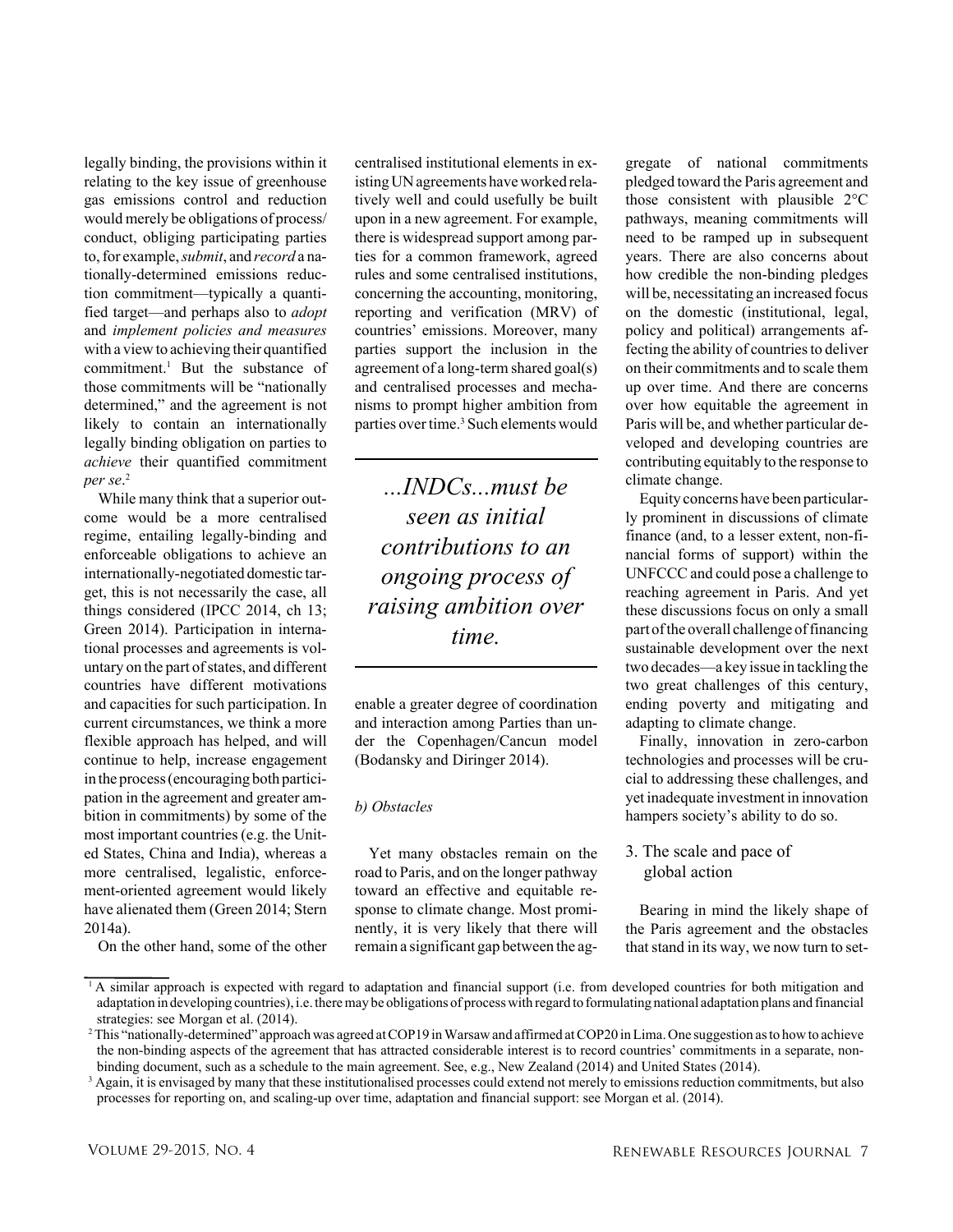ting out what we see asthe key elements of successful international climate cooperation, in Paris and beyond. 4

#### *a) Understanding the mitigation task*

The first key to succeeding in international climate cooperation isto properly grasp the problem and understand what a successful response to it would ultimately require.

In 2014, global emissions were around  $51 \text{GtCO}_2$ e (Boyd et al. 2015).<sup>5</sup> The IPCC estimates the remaining "carbon emissions budget" consistent with 2°Ctrajectories as being in the region of  $1,000-1,500$ GtCO<sub>2</sub> emissions. This is roughly equivalent to 40 years of global  $CO<sub>2</sub>$  emissions at the present annual level. <sup>6</sup> However, this budget would be exhausted well before that time if the longterm trend of accelerating annual emissions continues. Indeed, global emissions of around  $50GtCO<sub>2</sub>e$  into the 2030s could lock in temperature increases of around 3.5°C or more.

By contrast, in order to be on a plausible 2°C pathway, emissions should be:

- Around 35GtCO<sub>2</sub>e in 2030<sup>7</sup>
- $\cdot$  20GtCO<sub>2</sub>e or below in 2050

•Roughly zero (or "net zero"8 ), and possibly net-negative, before the end of the century<sup>9</sup>

Cutting global emissions from around 50GtCO<sub>2</sub>e to 20Gt or below in 2050 is a cut by a factor of 2.5. Suppose also that world output were to grow by a factor of three over the period 2013 to 2050 (given an annual growth rate of around 3%). Underthese assumptions, emissions per unit of output would have to be cut by a factor of 2.5  $\times$  3 (i.e., by a factor of around 7 or 8) by 2050.

Emissions reductions on this scale imply a transition across society and the economy on a scale thatwould be appropriately described as an "energy-industrial revolution" (Stern 2015a).

## *b) Understanding the likely size of the Paris mitigation "gap"*

It is very likely that there will be some gap between the INDCs pledged by countries in 2015 for the purpose of the Paris agreement and the emissions reductions needed by 2030 to stay on a plausible 2°C pathway. Recent announcements by a number of major emitters, including China,<sup>10</sup> the US,<sup>11</sup>

and the  $EU<sub>1</sub><sup>12</sup>$  are major steps in the right direction. However Boyd et al. (2015) concluded that based on these three announcements, the total INDCs submitted ahead of COP21 are unlikely to result in aggregate emissions that are consistent with the 2°C goal; a significant gap is likely to remain.

As of November 2, 2015, 128 Parties to the UNFCCC submitted INDCs. These 128 Parties were together responsible for 86.6% of global annual emissions of greenhouse gases (WRI 2015).

Due to the gap between necessary emissions reductions and the emissions implied by INDCs, they must be seen as initial contributions to an ongoing process of raising ambition over time.

# *c) Understanding the dynamics of transition*

## i) The benefits and opportunities

The transition to a low-carbon economy is part of a much larger set of processes of structural transformation that will characterize the global economy over the next two decades. These include: continued change in the balance

<sup>4</sup> When we are arguing that something should be in the Paris agreement itself, or could be advanced "on the side" of the Paris conference, we will refer to Paris explicitly.

<sup>&</sup>lt;sup>5</sup> The EU, US and China account for around 46% of global emissions (23GtCO<sub>2</sub>e in 2014). The next major contributions come from Asia (without China) with 16% and Africa and Eastern Europe/Eurasia on 9%.

<sup>&</sup>lt;sup>6</sup> See IPCC (2013, ch 12). Note that there is a subtle interplay between probabilities of reaching certain trajectories (e.g. a chance of at least  $50\%$  or 66%) and accurate measurements of CO<sub>2</sub> emissions levels and its equivalents. Also bear in mind that data limitations restrict us to calculating "CO<sub>2</sub> budgets" as opposed to "CO<sub>2</sub> equivalent budgets." CO<sub>2</sub> is the most important driver of radiative forcing, the gas that is easiest to measure, and is long-lasting in the atmosphere.

<sup>&</sup>lt;sup>7</sup> The IPCC pathway range is roughly 28-50GtCO<sub>2</sub>e in 2030. We prefer to use a 2030 benchmark of about 35-36GtCO<sub>2</sub>e: 35Gt is roughly the mid-point between the 10th percentile and median values given by the IPCC in its 2°C pathway range, since this requires less reliance on ambitious assumptions about the potential for negative emissions technologies in the second half of this century. See also UNEP (2014) which analysed model projections that limit global warming to less than 2°C (50-66% chance) but do not assume that net negative carbon dioxide emissions from energy and industry occur during the 21st century. These pathways have a median value of  $36GtCO<sub>2</sub>e$  in 2030.

 $\delta$  This reflects the reality that there are likely to be some anthropogenic emissions sources in sectors where emissions are difficult to eliminate altogether, and hence a need to offset these with expanded emissions sinks (e.g. from the land sector).

 $9$  Leaders at the G7 summit in Elmau in Germany in June this year acknowledged that we must reach zero emissions of carbon dioxide in the second half of this century. See Part 4 for more information.

<sup>&</sup>lt;sup>10</sup> Chinese President Xi Jinping announced in November 2014 China's commitment to peak CO<sub>2</sub> emissions by around 2030, with the intention of peaking as early as possible, and to raise the non-fossil-fuelshare of primary energy consumption to around 20%by 2030 (fromthe current level of  $\sim$ 10%).

<sup>&</sup>lt;sup>11</sup> President Obama announced a target for the US of reducing their emissions by 26-28% by 2025 compared with the 2005 level.

<sup>&</sup>lt;sup>12</sup> The leaders of the countries of the European Union decided at the European Council of 23/24 October 2014, to reduce emissions by 40%, 1990-2030 on the basis of domestic action.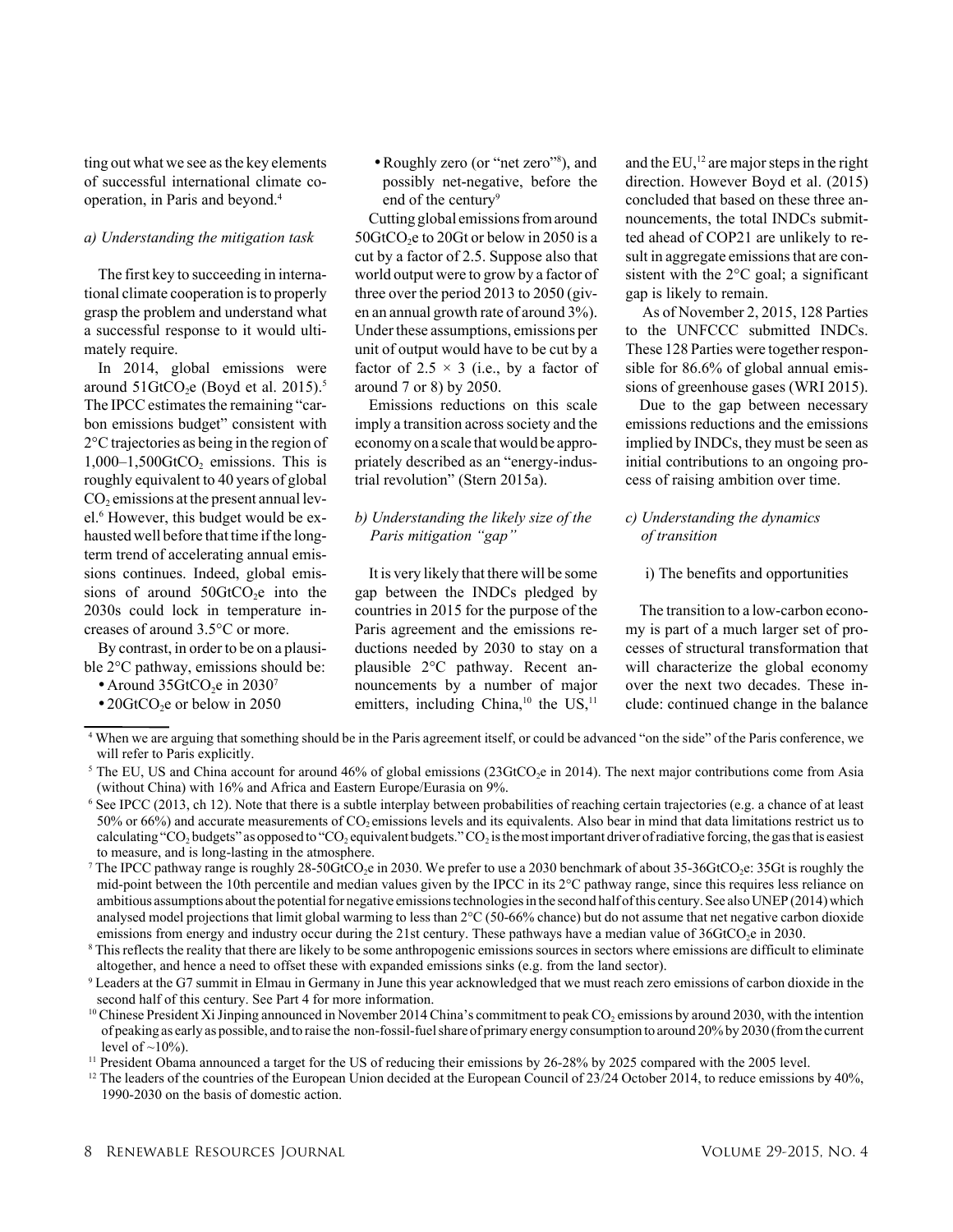of economic activity towards emerging market and developing countries; continued global population growth and urbanization (a projected 9.5 billion people on the planet and  $6-7$  billion of these in cities by 2050); and technological revolutions in information and communication technologies, materials, and biotechnology. Amid these changes, the world must also tackle ongoing and growing challenges of poverty, inequality, macroeconomic imbalances, ongoing problems in the financial sector, structural adjustment to technical and economic change, and grave pressures on natural resources, local environments and biodiversity.

The opportunities for tackling climate change alongside these other unfolding changes and challenges are profound. For example, the Global Commission on the Economy and Climate (2014) estimates that between now and 2030, the world will need to spend around US\$6 trillion per year overthe next 15 years on infrastructure—primarily in cities and energy systems, and primarily in the major emerging economies—for reasons other than to address climate change. The capital costs of this infrastructure, assuming it were to consist of incumbent (high-carbon and high-pollution) technologies and processes— "unsound" investments, in other words —would cost cumulatively around US \$89 trillion to 2030. However, if "sound" investment decisions were made—using low-carbon, low-pollution, resource-efficient technologies and processes—the capital cost would be around US\$93 trillion, and the additional capital expenditure would be more than offset by savings in operational costs (e.g. renewable energy in-

frastructure has lower operating costs since fossil fuels do not need to be purchased). Factor in the unpriced co-benefits of following the "sound" investment path—including greater energy security, and lower local pollution, congestion and waste—and it will be more attractive on economic, social and environmental grounds than the unsound path,

*...countries will generally have strong local incentives to be ambitious...in their efforts to reduce greenhouse gas emissions, irrespective of what other countries do.*

before the climate mitigation benefits have even been considered (GCEC 2014, 2015; see also Green 2015).

This general, global conclusion is extremely important. It means that countries will generally have strong local incentives to be ambitious—and increasingly so over time—in their efforts to reduce greenhouse gas emissions, irrespective of what other countries do (GCEC 2014; 2015). 13

Moreover, these costs and benefits are not static; they are changing all the time in response to factors such as the dynamics of learning and discovery, the scaling of new innovations, and the effects of new networks, norms and institutions. Innovation and scale (and their interdependence) hold especially great potential for further reducing the costs of clean technologies (Aghion et al. 2014; GCEC 2014; Stern 2015a). An excellent example of the dynamism of this kind of structural change is the advances made in solar photovoltaic (PV) energy installations. Extensive innovation and learning in solar PV have driven rapid cost reductions that have far exceeded forecasts. Solar PV module prices declined from around US\$2,800 per watt (W) in 1955, to around US \$100/W in the 1970s. Since then, the change has been remarkable: installed costs have fallen more than 50% since 2010 to around US\$0.60–0.90/W currently (IEA 2014). The cost of energy that can be delivered from these devices is competitive (i.e. without the need for subsidies) in perhaps 79 countries (Stern 2015a).

Concerted innovation in zero/lowcarbon technologies is likely also to produce beneficial knowledge spillovers that drive growth in other sectors (see Aghion et al. 2014). Empirical evidence suggests that low/zero-carbon innovation produces significantly more knowledge spillovers than innovation in incumbent, high-carbon technologies, and many of these spillover benefits accrue to the local economy (Dechezleprêtre et al. 2013, 2014).

We can reasonably expect the technology, economics, and politics of mitigation to become more favourable over time, meaning countries will find it increasingly feasible and desirable to increase their ambition. <sup>14</sup> This effect, moreover, is likely to be self-reinforcing, leading to "tipping" dynamics that ultimately produce new, low-carbon

<sup>&</sup>lt;sup>13</sup> The Global Commission on the Economy and Climate finds that 50–90% of the emissions reductions needed to put the world on a plausible 2°C pathway by 2030 would be net beneficial. This is based on achieving the median value of the IPCC's scenarios for holding to 2°C with a "likely" change, under which global emissions fall to 42Gt per year by 2030, relative to the IPCC's business-asusual baseline scenario, under which global emissions reach 68Gt by 2030 (see IPCC 2014, SPM, Figure SPM.4; NCE 2015). There will of course remain some actions necessary to reduce emissions that are not, at the time they need to be taken, locally net-beneficial, i.e. actions that do need to be justified primarily by their contribution to global change mitigation. This may be the case for some highly traded, carbon-intensive goods, for example (see Green 2014, 22).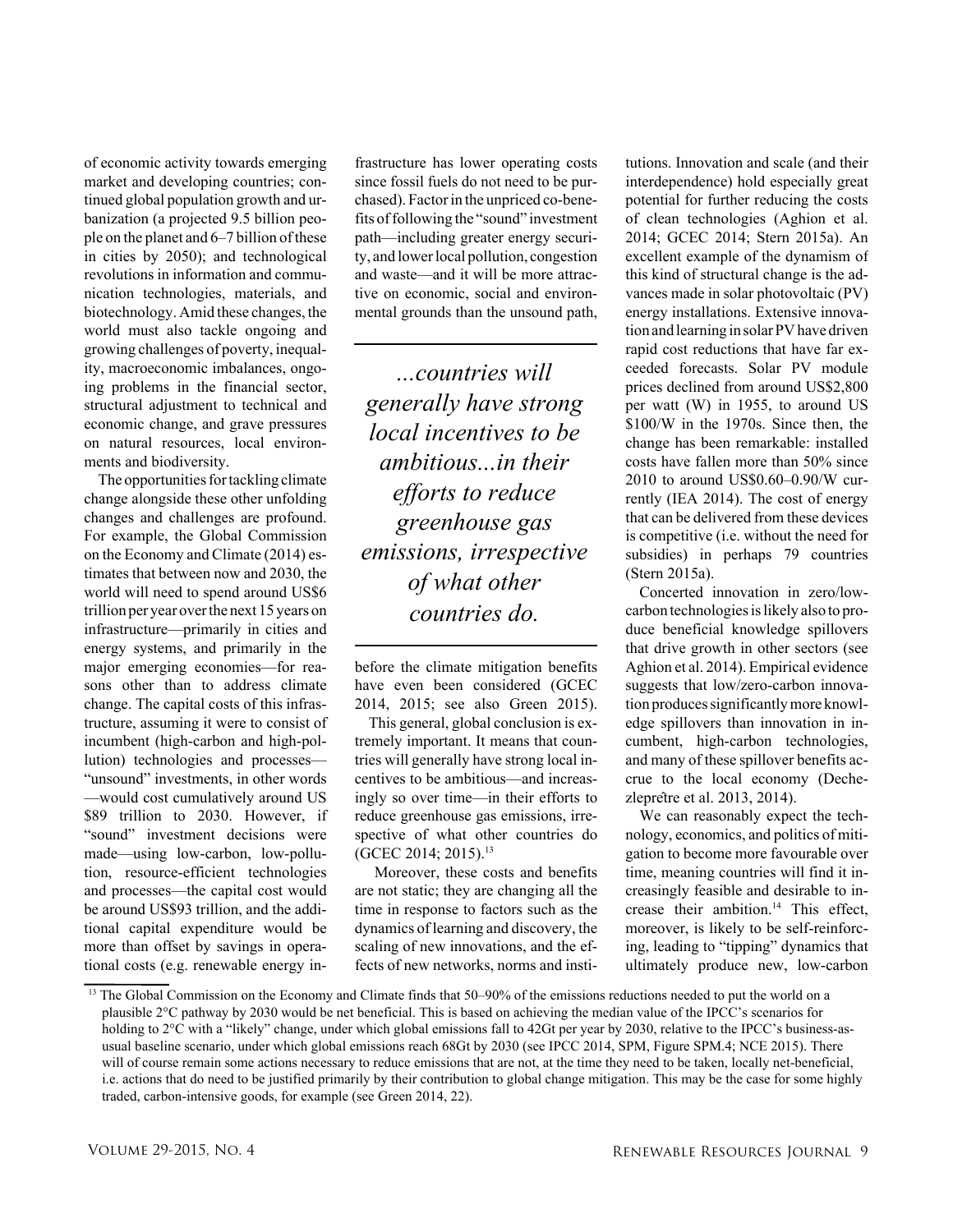path dependencies in technologies, institutions, political-economy patterns and social norms (Aghion et al. 2014; Green 2015; Heal and Kunreuther 2012).

#### ii) The barriers

But the process of reaching these desirable tipping points has been slow-going. There are many immediate, local barriers and challenges that often prevent the sound medium- and long-term decisions from being made. Many features of our technical, economic, political and social systems emerged in a high-carbon era where natural resources were treated as if they were effectively unlimited. These systems are subject to their own inertia and path dependencies that are difficult to dislodge.

Many of these barriers are institutional,regulatory,financial ortechnological —and these are often significant and intertwined. Well-designed and credible institutions, laws and policies are essential preconditions for ensuring that finance and technology are deployed in the most sound way.

Other barriers are distributional and political. Sound policies and investments will still have costs, even if the costs are exceeded by the benefits. And the way these costs and benefits are distributed matters greatly in political terms: the "losers" from decisions that favour low-carbon outcomes will often be concentrated in particular industries or sectors (e.g. fossil fuel industries and energy-intensive industries).Those sectors tend to be economically and politically powerful and have a vested interest in avoiding potential losses, and can mobilise effectively to block or dilute low-carbon reforms. Moreover, there are often legitimate concerns about the

short-run impacts of structural reform on some households, workers and some communities, particularly those least able to manage them. The best response is to ensure that reform processes and policy packages are structured so that they are transparent, inclusive of underrepresented interests, and equitable. In poorer countries especially, this means designing policy reform packages that also help reduce poverty aswell as emis-

*In order to get investment flowing in a sustainable way, it is important to have access to the right forms of finance, into the right infrastructure, and at the right time.*

sions. A further precondition of sound decision-making is thus an attentiveness to configurations of interest and power, and to questions of legitimacy and equity.

## iii) Implications for international cooperation

Understanding these dynamics of transition helps to clarify where international cooperation could make a significant difference in accelerating national emissions reductions. Cooperation is needed, among other reasons: to help the finance and technology flow to the best projects, and to improve domestic

institutions to that end; to ensure the processes and outcomes of this transition are equitable and legitimate; to generate political momentum for domestic reforms and counterweight the political power of vested interests; to spur innovation and cost reductions in new technologies and processes and their adaptation to local circumstances; and finally to provide direct incentives for mitigation in residual areas where local costs continue to outweigh the local benefits (Green 2015).

- 4. Goals, principles, policies and institutions for action and collaboration
- *a) Framing the mitigation task: appropriate long-term and medium-term goals*
	- i) Net Zero emissions in the second half of this century

International climate cooperation should be organised around the longterm objective of achieving net zero emissions within the second half of this century, as detailed in the G7 Communique (G7 2015, 15), which is necessary for holding warming to within 2°C.

## ii) Decarbonising electricity by mid-century

Given that in some sectors it will prove more difficult to drive emissions to zero, others will have to go to zero (or negative)well before the end ofthis century. Countries should therefore think strategically about the sequencing of their plans for phasing out emissions. Taking such a strategic approach enables medium-term goals to be set that

<sup>&</sup>lt;sup>14</sup> For a developed country expression of this position, see: United States (2014); Stern, T. (2014). Todd Stern, the US Special Envoy on Climate Change, said recently that "because we see both political will and technology development increasing over time, we think the target we could put forward for 2030 five years from now will be measurably higher than a 2030 target we could put forward now. So we don't want to see low ambition locked in for 2030."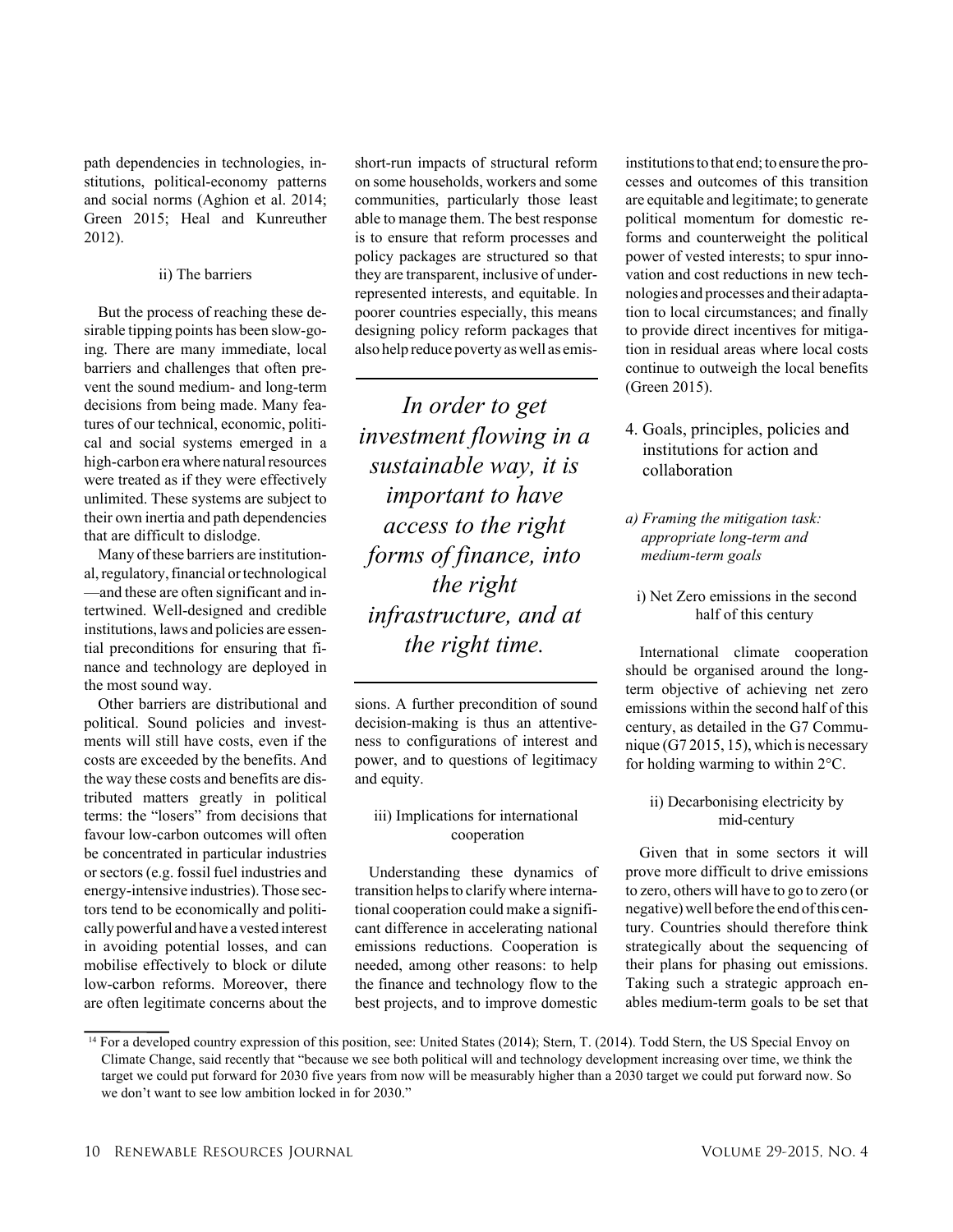are consistent with the long-term net zero emissions goal.

Decarbonizing the electricity sectoris the most urgent priority for decarbonizing the global economy (Fankhauser 2012;IDDRI/SDSN 2014). <sup>15</sup> Asthe UK experience of strategic decarbonisation planning is demonstrating (see, e.g., Committee on Climate Change 2013), it is reasonable to look to developed countries to decarbonize their electricity sectors well before the midpoint of this, and in so doing, fueling the innovation and cost-reductions in key technologies that will enable developing countries to follow closely behind them (Green 2014; Stern 2015a).

We see value in articulating this medium-term goal in the Paris agreement, though it could also be agreed among a smaller grouping of countries.

#### iii) Phasing out coal

Within efforts to decarbonise electricity, there is a strong case for international cooperation specifically to phaseout unabated coal (GCEC 2014; Collier and Venables 2014). Coal is the single largest contributor to global greenhouse gas emissions from energy. <sup>16</sup> Substituting away from coal would bring many attractive economic, fiscal, public health and environmental benefits to countries, quite aside from benefiting global climate efforts (GCEC 2014).

For these reasons, the Global Commission on the Economy and Climate has argued that high-income countries should commit now to end the building of new unabated coal-fired power generation and accelerate the early retirement of existing unabated capacity, while middle-income countries should aim to limit new construction now and

halt new builds by 2025 (GCEC 2014, 301).

Again, we see value in articulating medium-term goals along these lines in the main Paris agreement, though in practice this is unlikely to happen in 2015. Initiative on these issues is more likely to come from a smaller coalition of committed countries, from which further endorsements and participation could grow.In thisregard, the fourth aspect of the Paris process, which is focused on generating deeper commitments on specific issues among smaller groups ofwilling countries—alongwith sub-national governments, companies and civil society groups—would be the ideal setting in which to articulate, and build cooperative initiatives around, these medium-term goals.

> *Questions of equity and justice are intrinsically and instrumentally important...*

## *b) Equity*

Questions of equity and justice are intrinsically and instrumentally important in the international climate negotiations. If Paris is to be successful, countries will need to carry into the discussions a shared understanding of what a reasonably equitable approach to climate change would look like, and the empirical matters on which such an approach is predicated.

Insofar as equity relates to mitigation, a great deal of the transition to a low-carbon economy is rightly characterized as a beneficial opportunity for countriesto improve their economies and societies in the context of dynamic changes in technologies, prices, institutions and norms, and that the benefits multiply through collaboration. Equity discussions regarding mitigation should be predicated on this shared understanding. It is false and misleading to characterize equity discussions as being entirely, or even mostly, about sharing "burdens" (Averchenkova et al. 2014; Stern 2014a, 2014b).

This framing allows us to interpret the principle, enshrined in the UNFCCC, of "common but differentiated responsibilities and respective capabilities" in a dynamic, collaborative, and opportunity-focused way. A promising way forward is to embrace the twin ideas of:

- 1. Rich countries embarking on a dynamic and attractive transition to low-carbon and climate-resilient economies in their own societies, involving strong and early emissions cuts, and strong examples.
- 2. Developing countries undergoing a similartransition, along a sustainable development pathway of their choosing, shaped by their own characteristics and endowments, where that transition is supported by finance, technology and knowhow from developed countries and the private sector as a result of the latter's earlier/faster transition.

## *c) Dynamic elements of the Paris agreement*

In the context of the expected "emissions gap," success in Paris will depend

<sup>&</sup>lt;sup>15</sup> This is for several reasons: first, power generation is a major source of GHG emissions in most countries; second, low-carbon power generation is well understood and feasible, with many options available and costs coming down rapidly; and third, decarbonized electricity has an importantrole to play in reducing emissions in other sectors, especially transport (through battery-powered electric vehicles and rail), residential heating (through, for example, ground source and air source heat pumps), and some parts of industry.

<sup>&</sup>lt;sup>16</sup> Coal combustion generated 44% of global CO<sub>2</sub> emissions from energy in 2011 (oil 35%; gas 20%; other 1%): IEA (2013).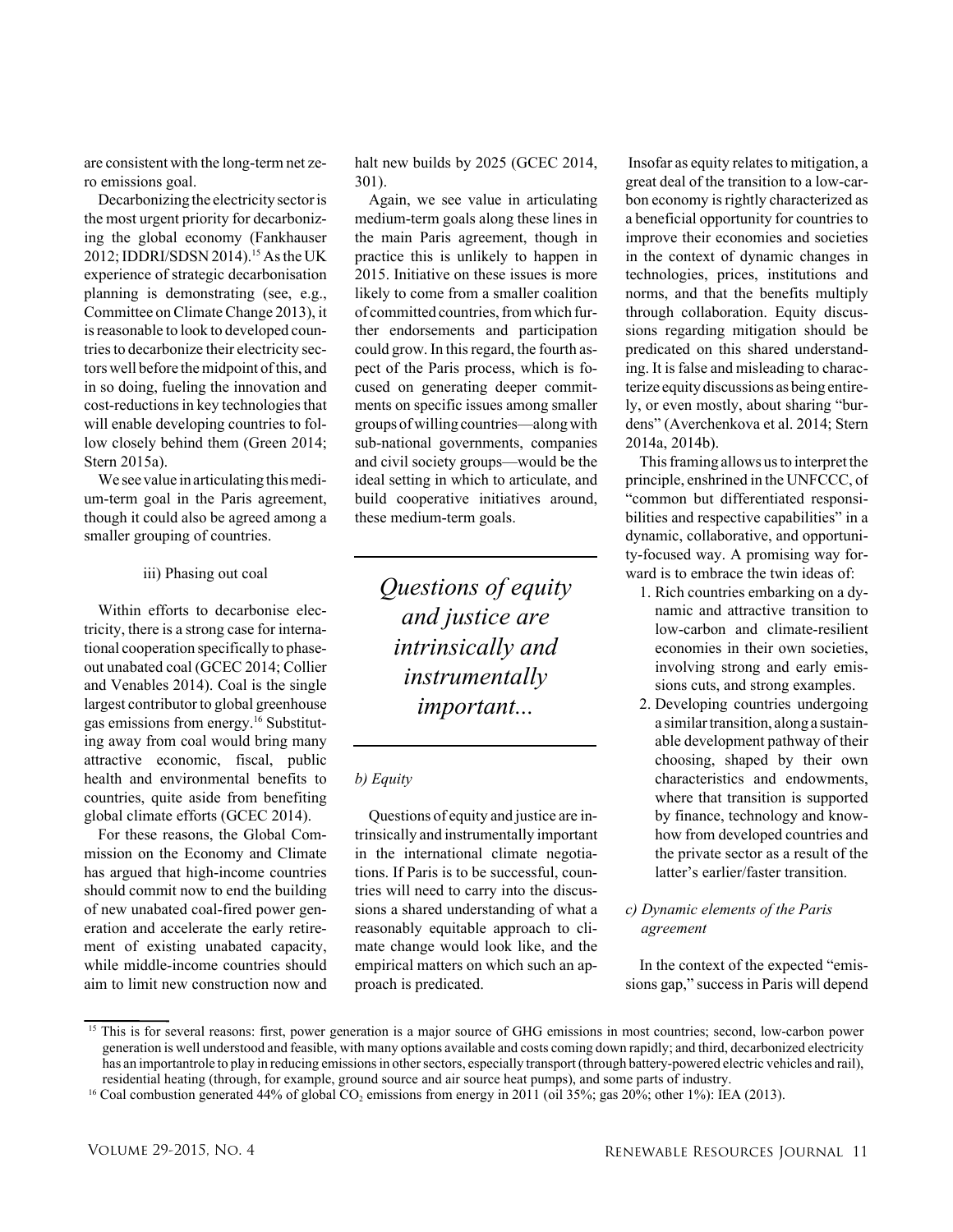largely on whether the new agreement contains elements that create pressures to scale-up ambition in the years following the Paris COP. These elements could usefully include: 17

- •Clear long- and medium-term shared goals based on climate science.
- •Recognition of the gap between those goals and the commitments pledged under the agreement at that point in time, and provision for a regular, science-based assessment of aggregate emissions embodied in existing commitments and comparison with emissions reduction pathways for 2°C and 1.5°C.
- •Acknowledgement that the Paris agreement is intended to be a dynamic instrument, embodying a shared expectation that parties' commitments must rise over time in order to bridge the emissions gap, and therefore that their 2015 INDCs are to be treated asstarting points or minimum commitments, to be revised upwards over time.
- •Encouragement of parties to adopt domestic institutions, laws and policies that can be expanded over time as conditions for reducing emissions become more favourable, and to explain how these enable the achievement of their INDCs and the progressive raising of ambition.
- •Encouragement of parties to submit long-term decarbonisation plans soon after the Paris conference.
- •A mechanism for a regular (e.g. five-yearly) major review of commitments at which time all parties are expected to raise the ambition of their commitment.
- •Recognition in the agreement of diverse and significant contributions made by agents that are not parties to the agreement (e.g. subnational governments, cities, businesses), and the potential that exists for these

agents to raise their ambition over time and in turn facilitate greater ambition by parties.

## *d) Domestic institutions, policies, and politics*

An important catalyst for countriesto raise their ambition overtime isthe presence of domestic institutions,laws, policies, and political configurations that are conducive to ever-greater ambition. In light of the above discussion about the opportunities and net-benefits associated with many low-carbon options, and the short-term barriers that block such sound decision-making, it will be important that countries:

*...low-carbon innovation is currently dangerously underfunded and underdone around the world.*

- •Develop new, or utilise existing, state development / green investment banks to lower the cost of capital for low-carbon infrastructure (discussed further below in relation to finance) and institutions for zerocarbon innovation.
- •Undertake nationally-appropriate reforms to improve the domestic investment climate and so lower the cost of capital for low-carbon projects and facilitate technological innovation.
- •Design and sequence low-carbon policies and institutions that take account of the politics and politicaleconomy of structural transition.

#### $e)$  *Finance* for sustainable *development*

#### i) The financing task

Financial support for sustainable development in poorer countries (which are generally the most vulnerable to climate change) can promote better growth by creating healthier, more liveable and efficient cities; cleaner, more reliable and secure energy systems; and well managed and rehabilitated land, forests, and natural resources (GCEC 2014) all of which is at the core of sustainable development and poverty reduction (Stern 2015a). Better, cleaner economic growth and sustainable development can reduce the risks of climate change by cutting GHG emissions through efforts to lower traffic congestion for instance, or to improve local air pollution and to be less wasteful. But it should also be complemented and reinforced through climate finance to support additional adaptation and mitigation.

In order to get investment flowing in a sustainable way, it is important to have accessto the right forms of finance, into the right infrastructure, and at the right time. Delay is dangerous in the sense that the longer we wait to reduce emissions, the harder it is to remove them, and the more expensive it will be, which could crowd out valuable options.Atthe same time, infrastructure is long-lived, and so investment decisions made now will cast long shadows. Getting investment decisions wrong by investing in the wrong (high-carbon) infrastructure could jeopardise meaningful action.

Fortunately, there is no shortage of sustainable investment opportunities, and now is exactly the time to invest for low-carbon growth. In many developed countries, the private sector is sitting on record levels of savings and liquidity, and long-termreal interestrates are low. Many resources are unemployed or under-employed. They can be invested in

<sup>&</sup>lt;sup>17</sup> For further discussion of these kinds of elements, see Bodansky and Diringer (2014); GCEC (2014, ch 8); Green (2014); Stern (2014a).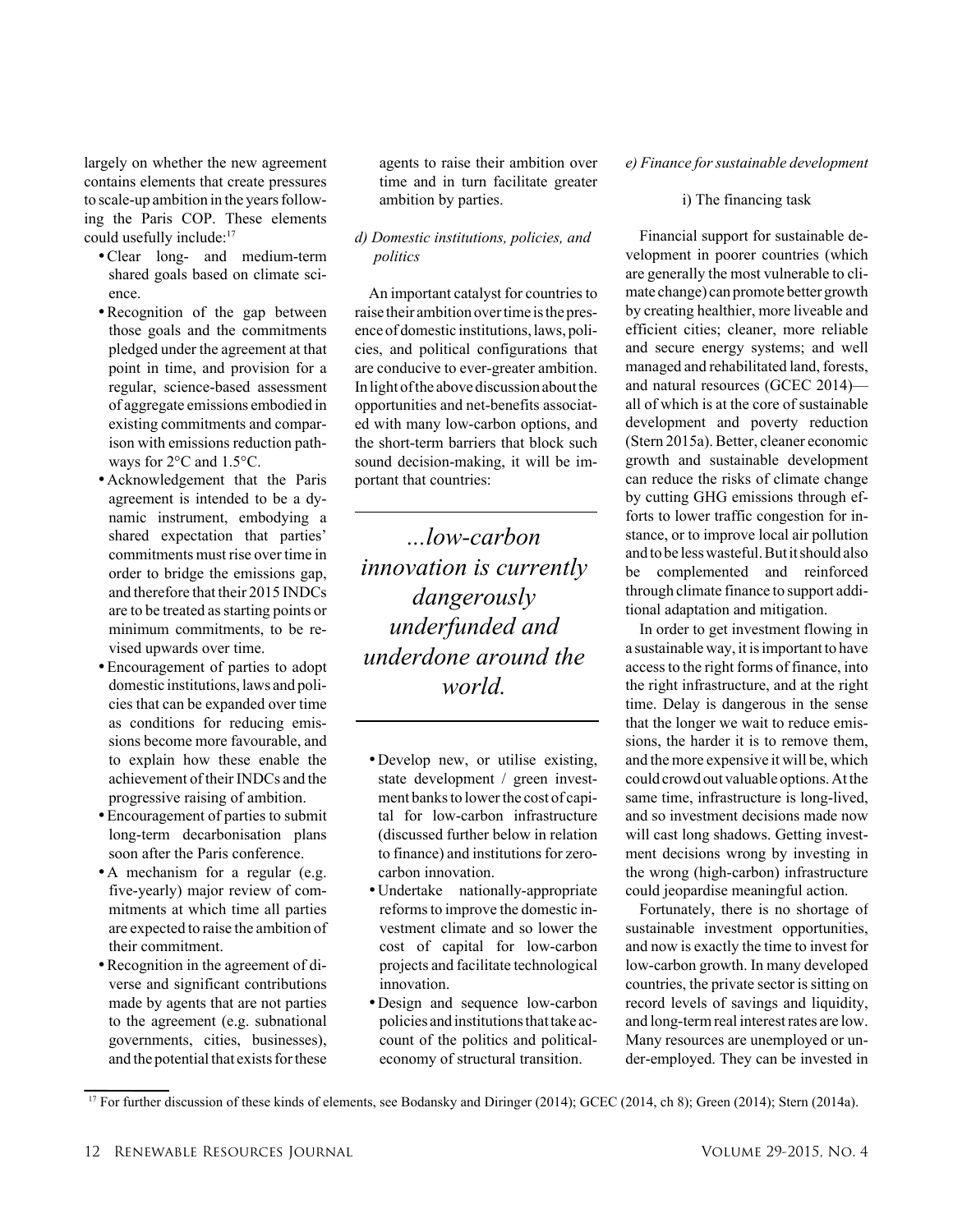activities and infrastructure that have strong economic and social rates of return and a long-term future.

The needed investments will be increasingly reliant on trustworthy domestic institutions and stable, long-term policy frameworks. Domestic institutions and policies in recipient countries are important to facilitate smoother accessto private capital and overseas public financial assistance, and to increase the flow of public financial assistance over time in donor countries.

In these discussions, one critical elementrelated to perceived riskiness ofinfrastructure investment is the cost of capital; that is, from an investor point of view, the cost of providing financing to an infrastructure project. For newer and more innovative types of green infrastructure projects more generally, the cost of capital is particularly sensitive to and dependent on government policy, which can introduce risk into decisions. The cost of capital of more innovative/ sustainable projects tend to be higher because there is a greater perception of policy risk, and investors may have less experience in financing such projects.

Public development banks, both national and international, have historically played an important role in mobilizing infrastructure development. In the transition to a low-carbon economy to date they have been critical (Mazzucato 2013), and they are likely to continue to be so. The presence of a national or multinational development bank can lower the cost of capital in an investment by reducing the perceived policy and governmental risks, for instance, as governments are less likely to change policy if a public entity has committed to amajor projectwith a long time horizon. They can also provide financial products, convene parties, and provide spe-

cialist knowledge and other capabilities. And they have a wide range of experience with innovative risk-sharing instruments and dealing with complex infrastructure sectors, particularly in the energy, transport and industrial sectors —sectorsthatwillreceive a great deal of attention in the next 20–30 years. As a benchmark of the role of development banks, the UK Green Investment Bank is unique in that it will only target infrastructure to "green" and profitable projects; lending on commercial terms but bringing with it lower risks and crowding in private capital.

## ii) Financing sustainable development: the role of Paris (December) in relation to Addis (July)

In Copenhagen (COP15) in 2009, and later embodied in decisions made in Cancun (COP16), developed countries agreed to collectively mobilise US\$100 billion per year by 2020, from both public and private sources, for the purpose of financing climate change mitigation and adaptation in developing countries. The financial flows that will result from this initiative are significant, but are dwarfed by the funds required to put the world on a path to a sustainable, lowcarbon and resilient economy.

A critical question is how the financial aspects ofthe agreementinParis can complement and add to agreements shaped in Addis Ababa in July concerning the financing of sustainable development goals in the context of the need for very large infrastructure investments over the next 15 years. The climate finance should be complementary and additional to the finance for SDGs in a way that further enhances the sustainability aspects of the latter, and additional in the senses outlined below.

With regard to complementarity, there is clear and strong recognition in the draft SDGs of the importance of sustainability. Indeed the word "sustainable" appears in 11 of the 17 draft goals. In addition, the word "resilient" is used in connection with infrastructure and cities. Further, goal 13 (without the word sustainable) says explicitly "take urgent action to combat climate change and its impacts." Thus Paris climate finance should be defined in the context of a very clear emphasis on climate and sustainability in the SDGs.

With regard to additionality, the UN/ Paris climate finance could be additional to the SDG finance in the following four ways (Stern 2015b). First, it could generate specific projects and programmes that would not have otherwise materialized. Second, it could generate projects and programmes in areas of activity thatwouldn't have otherwise been strongly covered in SDGs (possibly including adaptation and forests).Third, it could mobilise new sources of finances that would not otherwise have been forthcoming or available such as a slice of carbon taxation revenue. And fourth, it could raise the scale of overall ODA resources for climate which is additional to what has been previously committed to development.

## *f) Innovation*

Innovation in general is hampered by market failures along the innovation chain. <sup>18</sup> Low-carbon innovation is further undermined by its particularly high capital requirements (especially for low-carbon energy generation) and by the mispricing of many existing goods and services central to climate change (especially the under-pricing of GHG

<sup>&</sup>lt;sup>18</sup> These include: positive externalities; public goods aspects of knowledge/technology; imperfections in capital markets and risk-sharing; network infrastructure; and coordination problems. The problems associated with underinvestment can become more acute astechnologies proceed into development, demonstration and early scale commercial deployment, just as the need for capital increases—the so-called "valley of death."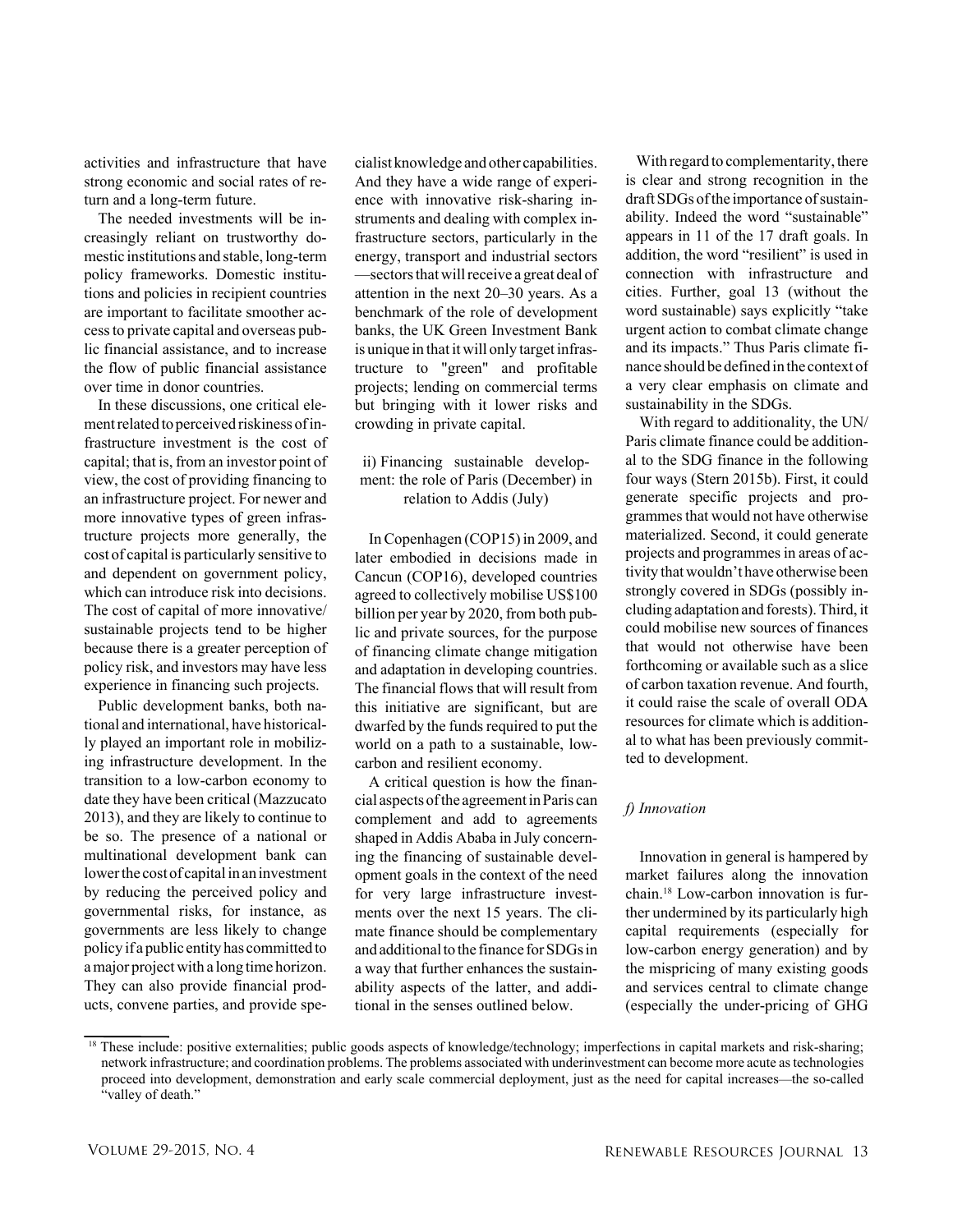emissions<sup>19</sup>).<sup>20</sup> The global case for strong policies and investments in lowcarbon innovation is therefore very strong (GCEC 2014; Stern 2015a). Strong policies and investments in innovation are also likely to facilitate increasingly higher ambition from countries of the kind that is needed to close the mitigation gap.

Yet low-carbon innovation is currently dangerously underfunded and underdone around the world. In particular, there is a major shortfall in the research and development and demonstration of clean energy technologies in both the public and private sector. This is not an area where the data allow us to be precise, but the general conclusion is clear: given the challenges we face, on climate change, energy insecurity, energy poverty, and air pollution, investments in energy R&D (and demonstration) especially for renewable energy—are far too low (Stern 2015a).

The case for individual countries to support low-carbon innovation (e.g. through subsidies or direct government financing) is also likely to be strong, given the potential for high local knowledge spillovers, as discussed earlier. Nonetheless, there is a good case for greater international coordination on low-carbon innovation, since some of the public benefits from innovation do spill over into other countries, and since greater coordination could increase efficiencies through specialisation, scale and network effects (IEA 2012; GCEC 2014, ch 7; Aghion et al. 2014).

In light of these realities, international cooperation on low-carbon innovation could valuably include the following (Green 2014):

- •Scaled-up public R&D funding, in the form of increased national funding coordinated internationally and, where appropriate, collaborative international partnerships—recognising that the latter can be complex (Anadon et al. 2011, ch 5; de Coninck et al. 2008). The Global Commission on the Economy and Climate  $(2014)$  has argued that the governments of the major economies should at least triple their investment in the R&D of clean energy technologies.
- •Public-private regional networks focused on the development and demonstration of new and locallyadapted technologies and processes (GCEC 2014).
- •Promoting public institutions and funding mechanisms to mobilise public venture capital for green innovators with high growth potential (Mazzucato 2013; Mazzucato and Perez 2014).
- •Expanded and better coordinated deployment support policies, such as feed-in tariffs and renewable energy obligations (IEA 2012).

Importantly, these institutions should reflectthe diverse needs and capabilities of different types of countries. High-income countries should focus more on frontier innovation, and other countries more on adaptive innovation and diffusion of new technologies and processes (Aghion et al. 2014).

The specific initiatives concerning innovation outlined above would be more suitably pursued outside the UN climate process, including by smaller groupings of states and non-state actors. However, the Paris conference could provide a political opportunity to advance and announce such initiatives, i.e. "on the side" of the formal process in Paris. As much as is possible, the Paris agreement could valuably acknowledge the factual context, principles and specific commitments concerning innovation discussed here.

# Bibliography

- Aghion, P., C. Hepburn, A. Teytelboym and D. Zenghelis. 2014. *Path-Dependency, Innovation and the Economics of Climate Change*. Policy Paper. Centre for Climate Change Economics and Policy,GranthamResearch Institute onClimate Change & the Environment, and New Climate Economy. http://static.newclimateeconomy.report/wpcontent/uploads/2014/11/Path- dependence-and-econ-of-change.pdf.
- Anadon, Laura, Matthew Bunn, Gabriel Chan, Melissa Chan, Charles Jones, Ruud Kempener, Audrey Lee, Nathaniel Logar, & Venkatesh Narayanamurti. 2011. *Transforming U.S. Energy Innovation*. Cambridge, MA.: Harvard University.
- Averchenkova, Alina, Nicholas Stern and Dimitri Zenghelis. 2014. *Taming the beasts of'burden-sharing': an analysis of equitable mitigation actions and approaches to 2030 mitigation pledges*. Policy Paper. Centre for Climate Change Economics and Policy and Grantham Research Institute on Climate Change and the Environment. December 2014.
- Bodansky, Dan and Elliot Diringer. 2014. *Building Flexibility and Ambition into a 2015 Climate Agreement*. Center for Climate and Energy Solutions. June 2014.
- Boyd, Rodney, Nicholas Stern and Bob Ward. 2015. *What will global annual emissions of greenhouse gases be in 2030, and will they be consistent with avoiding global warming of more than* 2°C? Policy Paper. Grantham Research Institute on Climate Change & the Environment and Centre for Climate Change Economics and Policy. March 2015.
- Collier, Paul and Anthony Venables. 2014. *ClosingCoal: Economic and MoralIncentives*. Grantham Research Institute on Climate Change & the Environment

 $19$  In addition to the under-pricing of GHG emissions, these include the mispricing of: natural capital and ecosystem services; energy (in)security; worker health and safety issues associ-ated with fossil fuels; public health impacts of fossil fuels (especially air and water pollution); amenity impacts of fossil fuels; and natural resource scarcity and rents.

<sup>&</sup>lt;sup>20</sup> The OECD and IEA have thus described low-carbon technology R&D as "twice a public good" (Philibert 2004); they could have gone further than "twice."